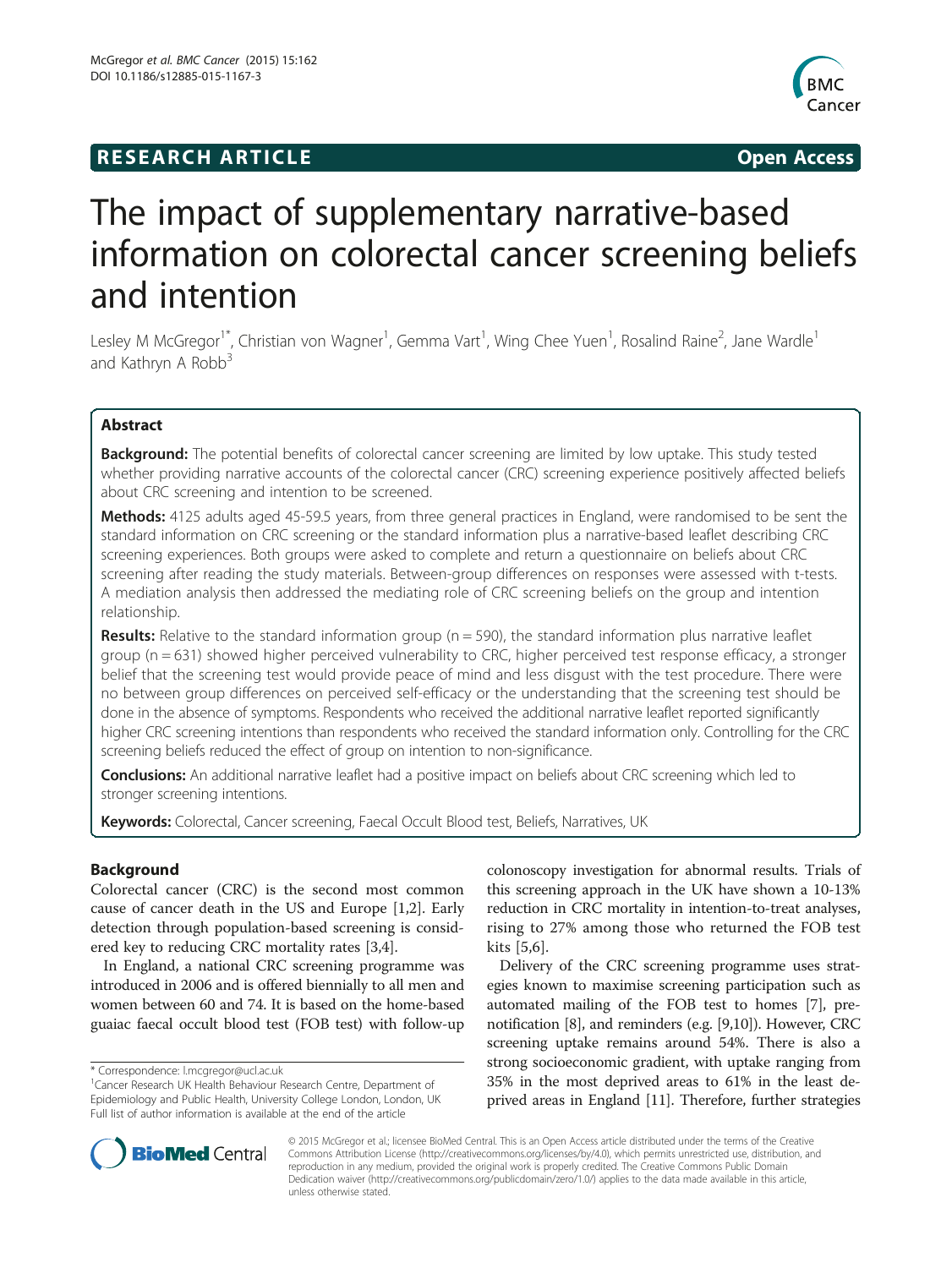that can increase uptake of CRC screening across all socioeconomic deprivation groups are important.

Several beliefs about CRC screening have been identified within the literature as barriers to uptake [\[12\]](#page-7-0). According to the Extended Parallel Process Model (EPPM) [[13](#page-7-0)], increasing perceived personal risk of CRC should lead to positive behavioural change (i.e. screening), if accompanied by belief in one's own ability to complete the test correctly (self-efficacy), and belief that doing the test can reduce the risk of CRC (response efficacy). The empirical literature also suggests more specific barriers to using the FOB test. Collecting stool samples can be perceived as unpleasant or disgusting and may put people off completing the test [[14,15](#page-7-0)], while a lack of bowel symptoms can also cause people to believe that screening is not necessary for them [\[16](#page-7-0),[17\]](#page-7-0). In contrast, believing that screening can provide peace of mind can increase screening motivation [[16,18](#page-7-0)]. Strategies to address these barriers and motivators have the potential to positively influence intentions to be screened.

Health information material is typically presented in a didactic format but the inclusion of narrative based presentations has recently been suggested to enhance engagement with the topic, which in turn can help promote adherence to recommended health behaviours (e.g. [[19](#page-7-0)]). Narratives convey information through characters telling stories of relevant events, and are considered a natural and easily processed form of communication [\[20,21](#page-7-0)]. They are thought to aid positive behaviour change by reducing counter-arguing, facilitating mental imagery, and providing role models of behaviour [[20-22\]](#page-7-0). Use of narrative based information as a strategy to reduce barriers to cancer prevention and early detection behaviours has shown some positive results. For example, a video showing breast cancer survivor stories resulted in a reduction in the number of perceived barriers to mammography and stronger intention to attend breast cancer screening [[23\]](#page-7-0). Similarly, the inclusion of a tailored narrative to online information about CRC screening was associated with a reduction in the perceived impact of barriers, increased personal risk of getting CRC and increased intention to be screened [[24\]](#page-7-0). The inclusion of narrative-based information was associated with an increase in attendance at colonoscopy [\[25](#page-7-0)] and flexible sigmoidoscopy [\[26](#page-7-0)].

Using narrative-based information to reduce barriers to FOB screening specifically has not yet been investigated. Improving uptake within the constraints of the NHS CRC screening programme requires a strategy that is easy to implement and has minimal cost implications. This study therefore assessed the impact of a narrativebased information leaflet that could be mailed out with the current pre-notification invitation letter and information booklet. The leaflet was not designed to be an

alternative to current information materials but rather a supplementary resource to address key beliefs about CRC screening that can act as barriers or motivators to uptake with the purpose of enhancing intention to be

Including selected narratives about FOB testing and various outcomes was hypothesised to increase feelings of CRC risk and self-efficacy for completing the test correctly, to increase the perceived benefits of screening (reduce the chances of dying from CRC, provide peace of mind), and reduce specific barriers (disgust with the test procedure and the belief that screening is only for those with symptoms). Together, the expected positive impact of the narrative leaflet on the above beliefs was hypothesised to translate into an increase in intention to be screened. Specifically, it was hypothesised that participants receiving the supplementary narrative information would report higher scores on feelings of risk, self-efficacy, perceived benefits and intentions, and lower scores on barriers than participants receiving the standard information.

## Methods

screened.

#### Design and study population

Men and women aged between 45 and 59.5 years, and registered at one of three general practices in England (two in London and one in rural North West England, serving areas of mixed deprivation levels), were mailed information on CRC screening and invited to complete a postal questionnaire. The age range ensured that while people were approaching the screening age, they had not yet participated in the screening programme and therefore had no direct experience of the screening process which could influence their beliefs and responses to the information material. Potential invitees with known colorectal health problems or who were considered too unwell or unsuitable for participation were identified by the GP practice and excluded. Eligible adults  $(n = 4125)$ were randomly assigned to one of two groups ('standard information' (SI);  $n = 2067$ , and 'standard information + narrative leaflet' (SI + N);  $n = 2058$ ) using Random Allocation Software [[27\]](#page-7-0). Those invited were clustered by household before randomisation to ensure co-habiting individuals were assigned to the same group to minimise cross-over effects.

#### Required sample size

The sample size calculation was based on the results of a previous study using narrative information on breast cancer screening attitudes [\[23\]](#page-7-0). Assuming  $\alpha = 0.05$  and power  $(1-\beta) = 0.90$  the number needed was 684 (342 per group). A conservative response of around 20% was anticipated due to experience with recent surveys of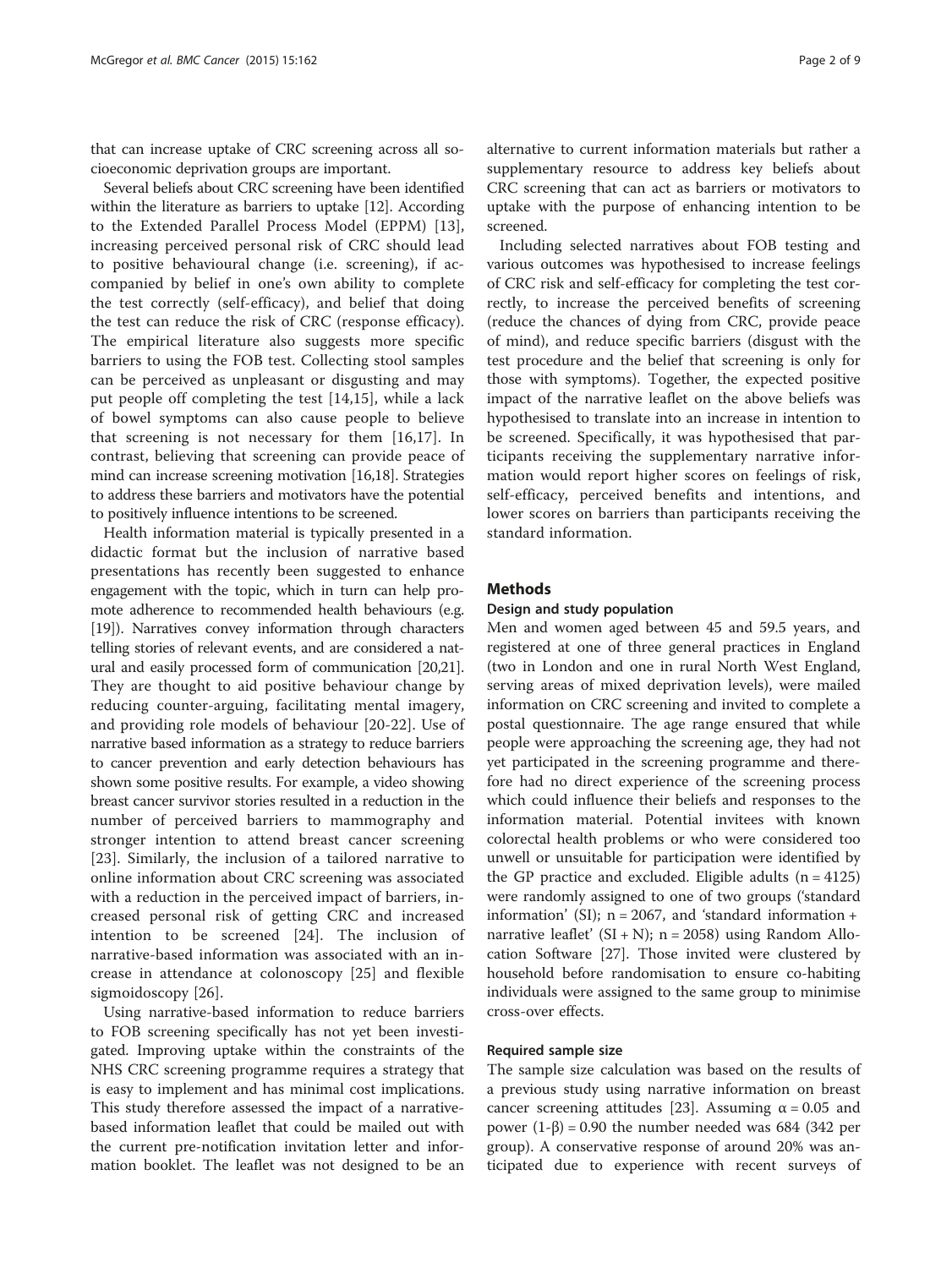similar design and so approximately 4000 people were invited to take part.

#### Procedure and materials

Participants were sent a covering letter with the screening information, the questionnaire, and a Freepost return envelope. The covering letter was signed by the individual's general practice and explained the purpose, process and voluntary nature of the study. The information resembled the official invitation sent out as part of the CRC screening programme in England, i.e. an NHS branded envelope containing a sample screening invitation letter and the standard 16 page information booklet (A5 size), entitled 'Bowel Cancer Screening: The Facts', published by the NHS CRC Screening Programme [\[28](#page-7-0)]. The standard information booklet includes text on what CRC is, what the screening process involves, and the aim, risks and benefits of CRC screening, as well as signposting for further information and support. Those randomised to the  $SI + N$  group received an additional narrative leaflet developed for this study entitled 'Bowel Cancer Screening: People's Stories' (see Additional file [1](#page-7-0)). Participants were informed that return of a completed questionnaire was an indication of their consent to take part in the study.

A reminder letter, signed by the general practice, was sent to all non-responders approximately 4 weeks after the initial study invitation with another copy of the questionnaire, information material and return envelope. Data collection began in June 2012 and was completed by January 2013. Ethical approval was granted by the National Research Ethics Service (NRES) Committee, North East - Northern and Yorkshire.

Development of a narrative-based barrier reducing leaflet The narrative information material was designed to be a practicable addition to a large national screening programme and was therefore presented in a tri-fold, A4 leaflet (see Additional file [1](#page-7-0)). For the content, 20 volunteers (12 females; 8 males) were interviewed about their CRC screening experience: 8 had CRC diagnosed, 9 had benign polyps removed, and 3 had a negative FOB test result. The majority of volunteers were 'white British' or 'white other'  $(n = 16)$ . An expert panel read through the interview transcripts and selected the quotes and stories for inclusion in the narrative leaflet, ensuring a mix of gender and ethnicity.

The selected quotes and stories predominantly focused on the psychological and physical outcomes of the decision to take part in screening (e.g. feeling 'lucky' to have had cancer picked up early) [[29](#page-7-0)], recognition of vulnerability to CRC, the considered ability of the test to reduce the chance of death from CRC, self-efficacy in relation to test completion, and importance of getting 'peace of

mind'. Quotes also noted overcoming the feeling that the test is disgusting or that it is only for people with symptoms of CRC. The narrative information was mainly presented as first-person quotes with two additional summarised stories describing the full CRC screening experience. The overall tone of the leaflet was positive as a consequence of the overwhelmingly positive narratives provided. Although doubts about doing the test were often described, they were overcome and all participants were extremely supportive of CRC screening.

A photograph of each volunteer who provided their CRC screening narrative was added to the leaflet, with their consent. This was intended to enhance the reader's identification with others who have successfully completed the screening test, and produce a more vivid message, factors linked to behavioural intention [[30\]](#page-8-0). 'Real' people were used to legitimise the quotes and stories used.

An early version of the leaflet was discussed with experts in social marketing and their advice was integrated into a further iteration of the leaflet e.g. to use more natural photographs and only one quote to illustrate each point. The amended version was then the subject of a telephone interview with 3 lay people (2 male) with an interest in health research, who commented on content, design and layout. This was then followed by focus groups ( $n = 6$ ; 3 male and  $n = 4$ ; 1 male) with individuals in the targeted participant age range (45-59 years) for this study, recruited from a local community group. The feedback was positive but suggestions were also made to improve the leaflet e.g. to add 'Bowel Cancer Screening' to the title of the leaflet and to simplify the design of the front page. A subsequent version was then sent to those who had been interviewed for the narrative content and telephone interviews  $(n = 14)$  confirmed the final leaflet design. The final version was also reviewed by a health promotion officer and 4 academics using the Suitability and Comprehensibility Assessment of Materials (SAM + CAM) questionnaire and was deemed to be of a 'superior standard' [[31](#page-8-0)].

#### Measures

The questionnaire contained questions adapted from previous studies and assessed beliefs about CRC that may act as barriers or motivators to screening (i.e. perceived vulnerability, self-efficacy, test response efficacy, peace of mind, disgust with the procedure, and symptoms as a pre-requisite to screening), as well as intention.

An introductory question was asked to encourage or remind the participant to read the information material sent to them prior to beginning the questionnaire, 'Have you read the orange booklet, 'Bowel Cancer Screening: The Facts' found inside the NHS envelope?' The intervention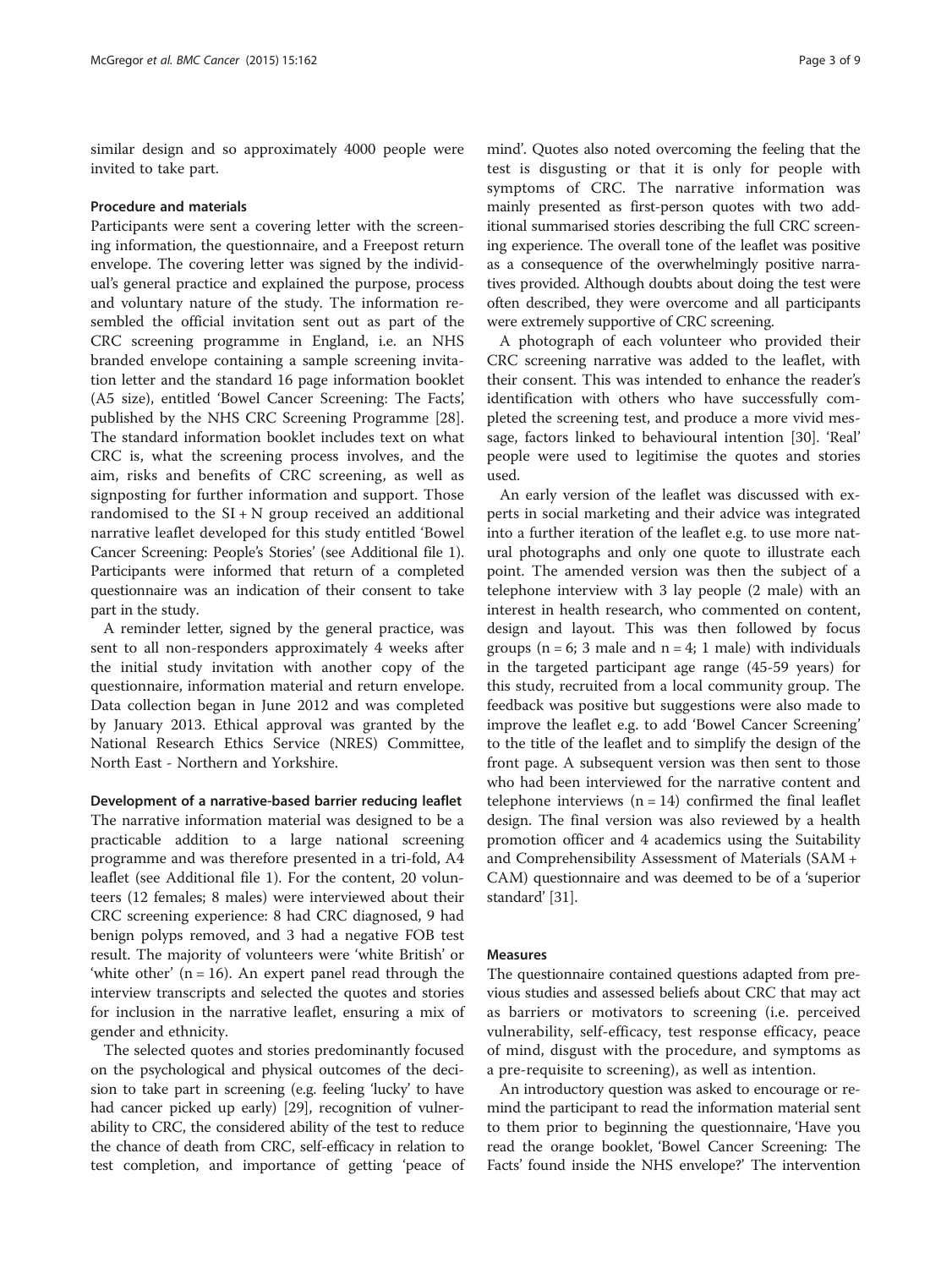group were additionally asked the same question in relation to the narrative leaflet. For both questions responses were on a 4 point scale ranging from "No" to "I have read it all more than once".

Future intention to participate in bowel cancer screening was measured by a single item, 'Imagine you have just turned 60 and have received the bowel screening test kit (FOB test kit) in the post. Doing the test involves taking small amounts of your stool (poo) on three different days and putting them on the FOB test kit. Realistically speaking, how likely are you to do this'. Responses were on a 4-point scale ranging from "Definitely not" to "Yes, definitely".

Single items were included to assess the following beliefs in relation to screening: Perceived vulnerability: 'If I never do the FOB screening test, I would feel very vulnerable to bowel cancer' [[32\]](#page-8-0); Self-efficacy: 'I would be confident that I could do the FOB test correctly' [\[15](#page-7-0)]; Response efficacy: 'Doing the FOB test would reduce my chances of dying from bowel cancer' [\[33](#page-8-0)]; Peace of mind: 'Doing the FOB test would give me peace of mind' [\[18](#page-7-0)]; Disgust with the test procedure: 'Doing the FOB test would be disgusting' [\[15](#page-7-0)]; Symptom absence: 'I would only do the FOB test if I had symptoms of bowel cancer' [[15\]](#page-7-0). All responses were on a scale from "Strongly disagree" to "Strongly agree": a 4 point scale for all items except perceived vulnerability (5-point scale including a midpoint of 'Not sure').

Respondents were asked to give their age, gender and ethnicity. Socioeconomic deprivation was assessed with three questions referring to current living arrangements (1 point for not owning own home), education (1 point for having no formal qualifications), and car ownership (1 point for not owning a car). Deprivation scores ranged from 0 (least deprived) to 3 (most deprived) [[34\]](#page-8-0).

#### Data analysis

SPSS Statistics for Windows, Version 20.0 was used to analyze the data. Independent samples t-tests were used to assess between group differences in each of the key CRC beliefs and intention to be screened. Correlations were used to assess associations between beliefs and intention. The potential mediating effects of CRC screening beliefs on intention were analysed using the INDIRECT macro for SPSS. Output allowed review of the direct effect of group on each belief, of each belief on intention, and the effect of group on intention when controlling for beliefs. Effects reported are unstandardized. INDIRECT also allowed a comparison of the indirect effect of each belief to be reviewed and used the bootstrapping method with bias-corrected confidence estimates [\[35](#page-8-0)]. The 95% confidence interval of the indirect effects was obtained with 5000 bootstrap examples [[36](#page-8-0)].

#### Results

A total of 4124 people were invited to take part in this study (SI: 2067; SI + N: 2057) between July and September 2012. Completed questionnaires were returned by 1256 people (SI: 606, 29.3%; SI + N: 650, 31.6%) giving an overall response rate of 30.5%. The between group difference in response rate was not significant ( $p > 0.05$ ). Participants whose self-reported age was different from the data obtained from their general practice  $(n = 35)$  were removed from analysis. The final sample was therefore  $n = 1221$  with  $n = 590$  in the SI group and  $n = 631$  in the  $SI + N$  group. The two groups were similar in terms of socio-demographic characteristics (see Table 1). Of those who answered the introductory question(s), the majority self-reported that they had read at least some of the information materials provided (SI:  $96\%$ ; SI + N: 94% and 90% for 'The Facts' booklet and narrative leaflet respectively).

#### Beliefs about screening

Mean scores for each of the questions on beliefs about CRC screening, and the results of the between group comparisons, are presented in Table [2.](#page-4-0) As hypothesised, participants in the  $SI + N$  group reported higher scores on perceived vulnerability  $(p = .045)$  and response efficacy  $(p = .008)$  than the SI group. They also reported stronger beliefs that doing the FOB test would provide peace of mind  $(p = .002)$  and less disgust about doing the

#### Table 1 Participant characteristics

| Variable                                | SI                                                                                | $SI + N$     |  |
|-----------------------------------------|-----------------------------------------------------------------------------------|--------------|--|
|                                         | $n = 590$                                                                         | $n = 631$    |  |
| Age                                     |                                                                                   |              |  |
| Mean (SD)                               | 51.94 (4.31)                                                                      | 51.80 (4.16) |  |
| Missing                                 |                                                                                   |              |  |
| Gender (n (%))                          |                                                                                   |              |  |
| Female                                  | 334 (56.6%)                                                                       | 353 (55.9%)  |  |
| Male                                    | 256 (43.4%)                                                                       | 278 (44.1%)  |  |
| Missing                                 |                                                                                   |              |  |
| Ethnicity (n (%))                       |                                                                                   |              |  |
| White                                   | 513 (86.9%)                                                                       | 547 (86.7%)  |  |
| Non-white                               | 75 (12.8%)                                                                        | 82 (13.0%)   |  |
| Missing                                 | $2(0.3\%)$                                                                        | 2(0.3%)      |  |
| Socioeconomic deprivation score (n (%)) |                                                                                   |              |  |
| 0 (least deprived)                      | 326 (55.3%)                                                                       | 362 (57.4%)  |  |
| 1                                       | 145 (24.6%)                                                                       | 147 (23.3%)  |  |
| 2                                       | 71 (12.0%)                                                                        | 77 (12.2%)   |  |
| 3 (most deprived)                       | 19 (3.2%)                                                                         | 16 (2.5%)    |  |
| Missing                                 | 29 (4.9%)                                                                         | 29 (4.6%)    |  |
|                                         | Note: $SI$ = Standard information only group, $SI + N$ = Standard information and |              |  |

narrative leaflet group.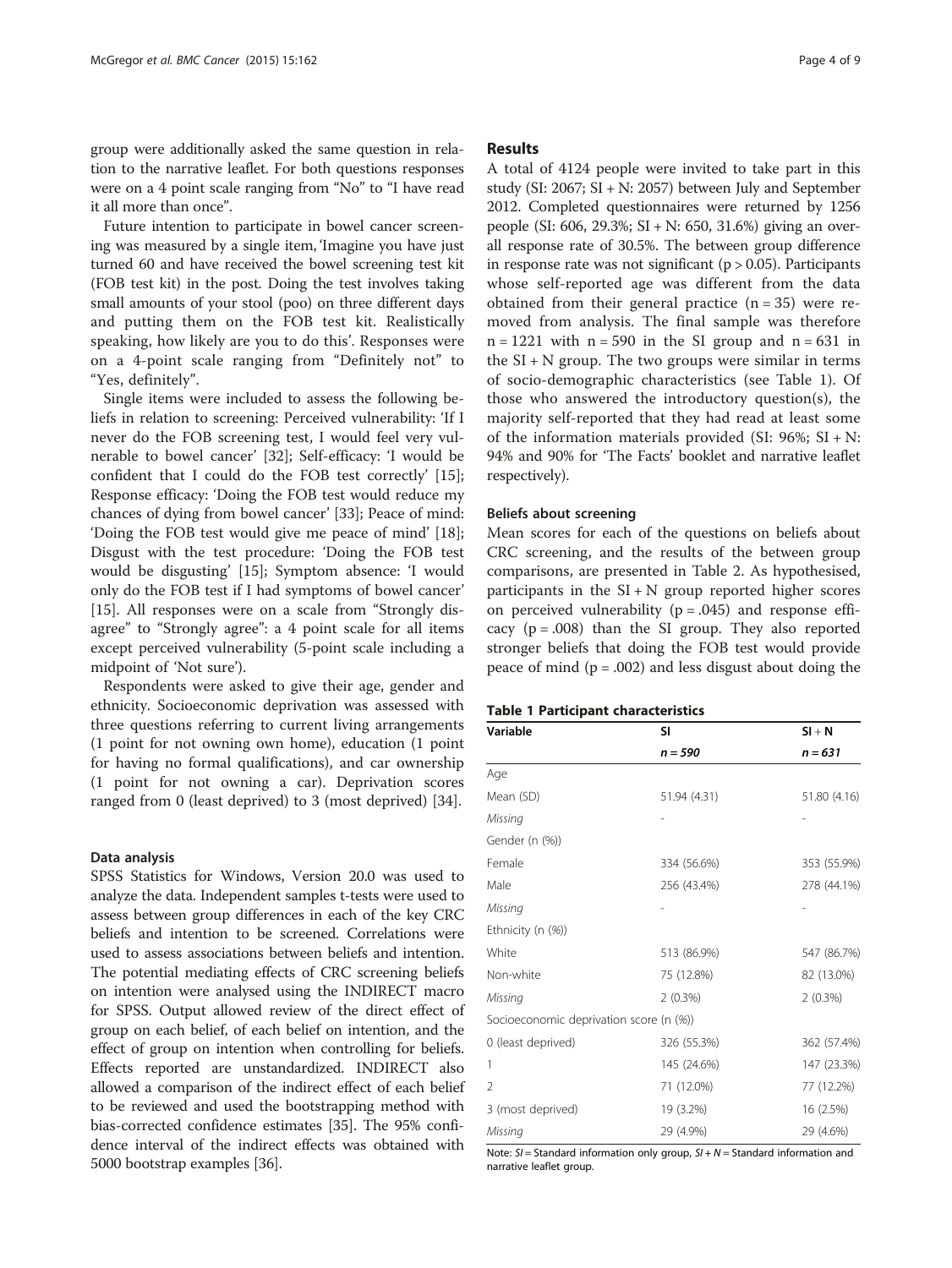<span id="page-4-0"></span>Table 2 Post information beliefs by group

| Construct               | <b>Ouestion</b>                                                                       | Scale*  | $SI (n = 590)$<br>M (SD) | $SI + N (n = 631)$<br>M (SD) | Result                         |
|-------------------------|---------------------------------------------------------------------------------------|---------|--------------------------|------------------------------|--------------------------------|
| Perceived vulnerability | If I never do the FOB screening test, I would<br>feel very vulnerable to bowel cancer | $1 - 5$ | 3.13(99)                 | 3.25(1.06)                   | $t(1208) = -2.00$ , $p = .045$ |
| Self-efficacy           | I would be confident that I could do the FOB<br>test correctly                        | $1 - 4$ | 3.29(55)                 | 3.36(.57)                    | $t(1208) = -1.92$ , $p = .055$ |
| Response efficacy       | Doing the FOB test would reduce my chances<br>of dying from bowel cancer              | 1-4     | 3.17(66)                 | 3.27(66)                     | $t(1201) = -2.64$ , $p = .008$ |

Disgust Doing the FOB test would be disgusting  $1-4$  1.92 (.75) 1.81 (.71) t(1204) = 2.69, p = .007

\*Higher scores = more agreement.

test ( $p = .007$ ). Differences between groups in terms of their self-efficacy to complete the FOB test correctly  $(p=.055)$  or in their understanding that symptoms were not required for screening participation ( $p = .165$ ) were not significant.

Peace of mind Doing the FOB test would give me peace of

Symptom absence I would only do the FOB test if I had symptoms of bowel cancer

mind

#### Intention

Participants in the  $SI + N$  group had stronger intentions to complete the test kit ( $M = 3.71$ , SD = 0.53) than the SI group  $(M = 3.64, SD = 0.57)$ ,  $t(1208) = -1.98$ ,  $p = .048$ . Table 3 shows the shift from uncertainty towards a positive response in those who received the additional narrative leaflet.

Intention correlated significantly with each of the beliefs and in the anticipated direction. Table [4](#page-5-0) shows the correlation matrix with beliefs in order of highest association with intention. All beliefs were also significantly inter-correlated.

#### The mediating role of key beliefs

To help understand the process through which the narrative leaflet influenced beliefs and intention, a mediation analysis was conducted. Multiple regression analyses were carried out to confirm the direct effect of group on each belief, each belief on intention and group on intention (controlling for beliefs). The parallel multiple mediator model is presented in Figure [1.](#page-5-0) The model was based on a sample of 1106 people (SI:  $529$ ; SI + N:  $577$ ) and accounted for 29.8% of the variance in intention.

Age, gender, ethnicity and deprivation were included as control variables in the model. Older age was associated with stronger intention  $(B = .008, t(1095) = 2.55, p = .014)$ ;

women were more likely to intend to do the CRC screening test than men (B = .066, t(1095) = 2.34, p = .019), and a higher socioeconomic deprivation level was associated with lower intention  $(B = -.061, t(1095) = -3.43, p < .001)$ . There was no association between ethnicity and intention  $(p = .135)$ . The relationship between group and beliefs, beliefs and intention, and group and intention were retained when controlling for gender, age, deprivation and ethnicity. The direct effects are presented in Table [5](#page-6-0) (and in Figure [1\)](#page-5-0).

1-4  $3.22$  (.61)  $3.33$  (.61)  $t(1199) = -3.15$ , p = .002

1-4 1.67 (.70) 1.60 (.71)  $t(1196) = 1.39, p = .165$ 

Importantly, the direct effect of group on intention reduced and became non-significant when the belief variables were controlled for, indicating that the leaflet affected intention through beliefs (see Table [5](#page-6-0) and Figure [1](#page-5-0)).

Indirect effects were assessed using bias corrected bootstrap confidence intervals. Perceived peace of mind, vulnerability to CRC, anticipated disgust, and perceived test efficacy all mediated the effect of group on intention. The  $SI + N$  group had stronger intentions to be screened as a result of their tendency to, in order, i) more strongly believe that screening will provide peace of mind  $(B = .0167, CI = .0061, .0319)$ , ii) perceive themselves as more vulnerable to CRC if they do not have screening  $(B = .008, CI = .0014, .0181),$  iii) consider the screening test as less disgusting  $(B = .006, CI = .0007,$ .0143), and iv) more strongly believe that screening would reduce their chances of dying from CRC (B  $= .005, \text{ CI} = .0004, \text{ .0136}$  compared to the SI group. Examining the confidence intervals for each mediator contrast showed that the indirect effect of peace of mind was significantly stronger than the indirect effect of

Table 3 Responses to Intention question by group

| Group              | 1. Definitely not % | 2. Probably not % | 3. Yes probably % | 4. Yes definitely % |  |  |  |
|--------------------|---------------------|-------------------|-------------------|---------------------|--|--|--|
| SI $(n = 582)$     |                     |                   |                   | 68.6                |  |  |  |
| $SI + N (n = 628)$ | U.b                 | .ඊ                | 24.0              | 73.6                |  |  |  |

Note:  $SI =$  Standard information group,  $SI + N =$  Standard information + narrative leaflet group.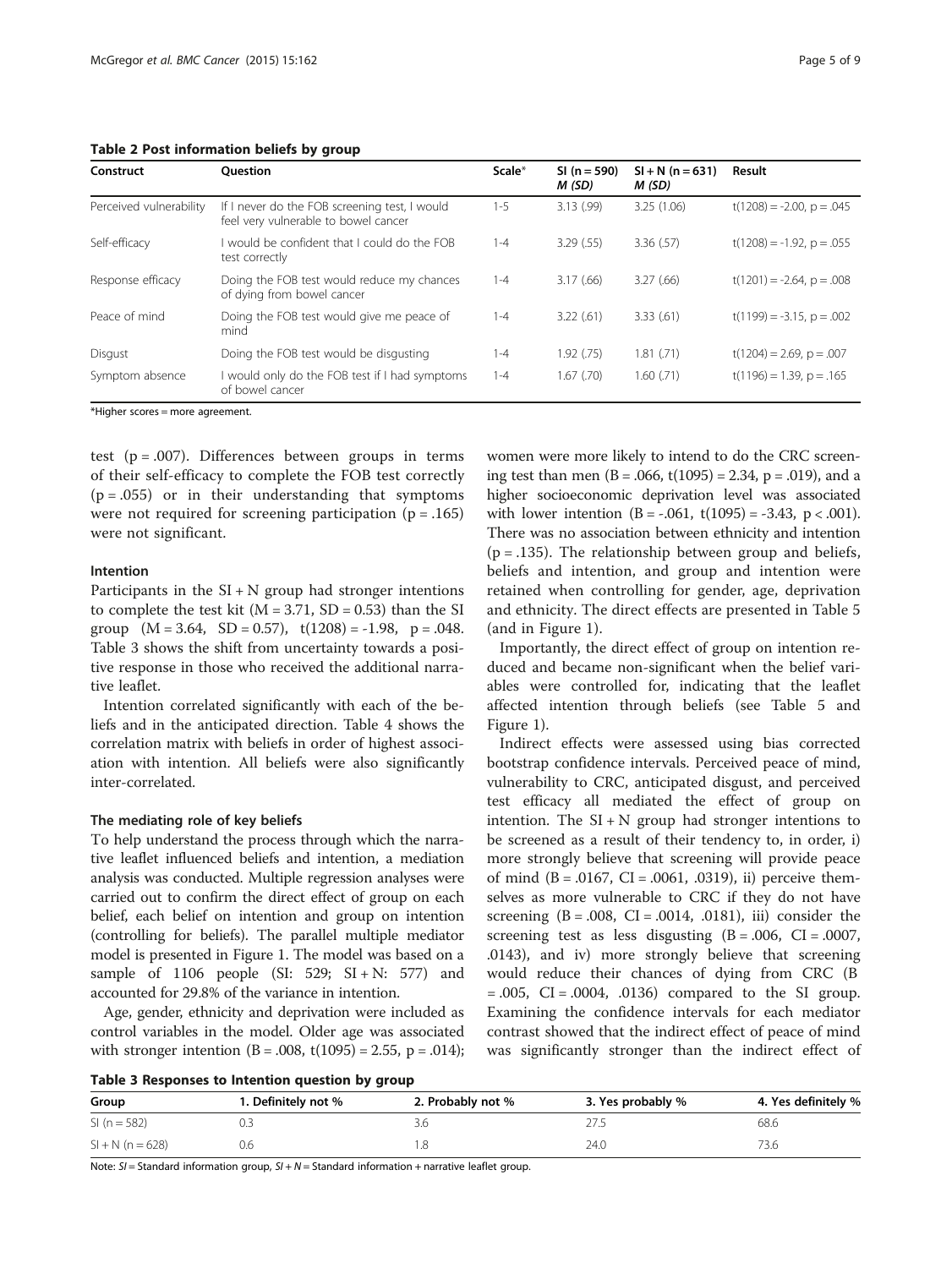<span id="page-5-0"></span>Table 4 Correlation matrix of the study variables

| TWATE I SUITURESTUIT HIMSITA UT SITE JERRY THITMATEJ |                         |         |         |         |         |         |           |  |
|------------------------------------------------------|-------------------------|---------|---------|---------|---------|---------|-----------|--|
|                                                      |                         |         | 2       | 3       | 4       | 5       | 6         |  |
|                                                      | Intention               |         |         |         |         |         |           |  |
| 2                                                    | Self-efficacy           | $.395*$ |         |         |         |         |           |  |
| 3                                                    | Peace of mind           | $.379*$ | $.421*$ |         |         |         |           |  |
| $\overline{4}$                                       | Symptom absence         | $-339*$ | $-358*$ | $-261*$ |         |         |           |  |
| 5                                                    | Response efficacy       | 289*    | .338*   | $.457*$ | $-222*$ |         |           |  |
| 6                                                    | Disgust                 | $-251*$ | $-299*$ | $-193*$ | $.276*$ | $-133*$ |           |  |
| 7                                                    | Perceived vulnerability | $.233*$ | $.115*$ | $.331*$ | $-106*$ | $.231*$ | $-0.089*$ |  |

\*correlation is significant at the  $p < 0.01$  level (2-tailed): Note:  $n = 1157$  (listwise).

response efficacy (B =  $-.012$ , CI =  $-.0275$ ,  $-.0009$ ). No other significant differences were found suggesting that each of the other mediator indirect effects were of comparable strength.

# Discussion

The addition of a narrative leaflet to standard information material resulted in positive changes to beliefs and increased intention to be screened. A mediation analysis indicated that the effect of the leaflet on intention was mediated largely through its effects on anticipated peace of mind, perceived vulnerability to CRC, perceived disgust, and perceived efficacy of the test. Previous research successfully demonstrating the use of narrative information have typically presented stories via an online source, allowing for audio/video formats to be easily employed and the content to be tailored to the needs of the individual reader (e.g. [\[23,24\]](#page-7-0)). However, these results show that even a generic, narrative-based paper leaflet mailed to participants along with standard material has the potential to influence beliefs about CRC screening that can act as barriers or motivators to uptake, and in so doing increase intention to be screened.

Health behaviour change models, such as the Extended Parallel Process Model (EPPM) [\[13\]](#page-7-0) and the Health Belief Model (HBM) [[37](#page-8-0)], highlight the importance of key beliefs in the decision to perform a particular behaviour. Such beliefs tend to centre round the extent of the threat to health, the benefits in performing the proposed behaviour, one's own confidence to perform the behaviour, as well as additional barriers to completion. This study suggests that narrative-based information focusing on these constructs can change beliefs and enhance behavioural intentions, a pre-requisite to behavioural action.

According to the EPPM, awareness of the seriousness of a health threat (severity and susceptibility) is essential and must be accompanied by high self-efficacy and high perceived efficacy of the behaviour to motivate behaviour change. In the absence of high efficacy, the reaction is likely to be defensive [[13\]](#page-7-0). In the present study, the threat was a future diagnosis of CRC and the behaviour to be elicited was screening, indexed in this study with intention to be screened. As cancer is perceived to be a serious disease, severity was not explicitly addressed. However, we did see an increase in perceived vulnerability to CRC in the group who received the additional

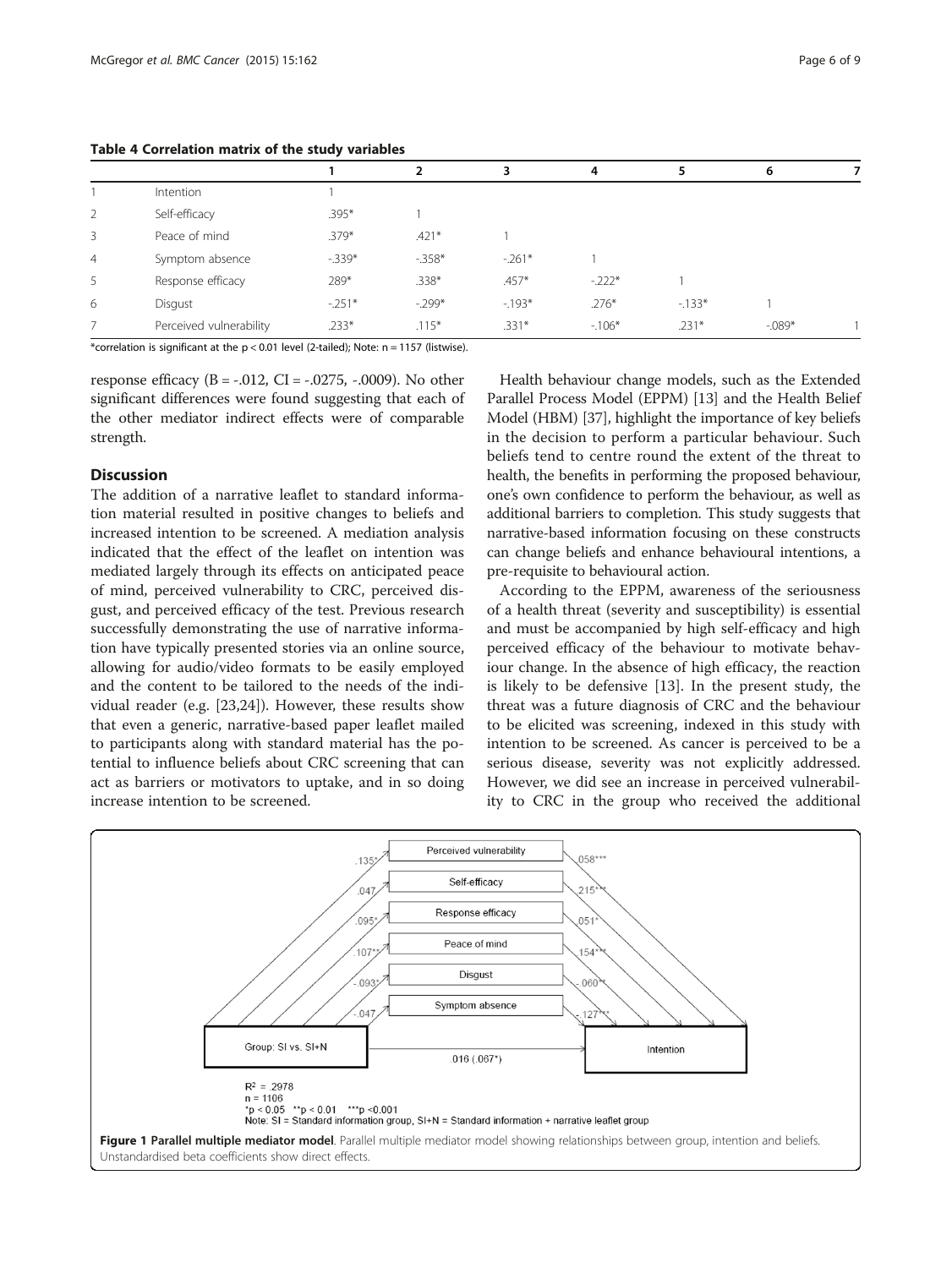|                                                        | $R^a$                                                                                                                                                                                                                           | <b>SE</b> | $t^{\mathsf{b}}$ | p-value |
|--------------------------------------------------------|---------------------------------------------------------------------------------------------------------------------------------------------------------------------------------------------------------------------------------|-----------|------------------|---------|
| Direct effect of Group on each belief                  |                                                                                                                                                                                                                                 |           |                  |         |
| Perceived vulnerability                                | .135                                                                                                                                                                                                                            | .062      | 2.19             | .029    |
| Self- efficacy                                         | .047                                                                                                                                                                                                                            | .033      | 1.44             | .150    |
| Response efficacy                                      | .095                                                                                                                                                                                                                            | .040      | 2.38             | .017    |
| Peace of mind                                          | .107                                                                                                                                                                                                                            | .036      | 2.97             | .003    |
| Disgust                                                | $-0.093$                                                                                                                                                                                                                        | .044      | $-2.13$          | .034    |
| Symptom absence                                        | $-0.047$                                                                                                                                                                                                                        | .041      | $-1.14$          | .254    |
| Direct effect of each belief on Intention <sup>c</sup> |                                                                                                                                                                                                                                 |           |                  |         |
| Perceived vulnerability                                | .058                                                                                                                                                                                                                            | .014      | 4.04             | .000    |
| Self- efficacy                                         | .215                                                                                                                                                                                                                            | .030      | 7.24             | .000    |
| Response efficacy                                      | .051                                                                                                                                                                                                                            | .024      | 2.13             | .033    |
| Peace of mind                                          | .154                                                                                                                                                                                                                            | .028      | 5.44             | .000    |
| Disgust                                                | $-060$                                                                                                                                                                                                                          | .021      | $-2.93$          | .004    |
| Symptom absence                                        | $-127$                                                                                                                                                                                                                          | .022      | $-5.67$          | .000    |
| Total effect of Group on Intention                     |                                                                                                                                                                                                                                 |           |                  |         |
| Group                                                  | .067                                                                                                                                                                                                                            | .032      | 2.08             | .038    |
| Direct effect of Group on Intentiond                   |                                                                                                                                                                                                                                 |           |                  |         |
| Group                                                  | .016                                                                                                                                                                                                                            | .028      | .578             | .564    |
| المساوي والمعاوية والمستحقق والملاقة                   | $\sim$ Construction of the constant of the state of the construction of the Constant of the Constant of the Constant of the Constant of the Constant of the Constant of the Constant of the Constant of the Constant of the Con |           |                  | $\sim$  |

<span id="page-6-0"></span>Table 5 Regression coefficients, standard errors and model summary information for the parallel multiple mediator model depicted in Figure [1](#page-5-0)

<sup>a</sup>Unstandardised coefficient, <sup>b</sup>df = 1095; <sup>c</sup>Holding all other beliefs and Group constant; <sup>d</sup>Holding beliefs about screening constant.

narrative which contributed to increased intention to be screened. However, it is important to note that the mean score for perceived vulnerability remained close to an 'unsure' response. This result suggests room for further investigation of this component within the narrative leaflet, potentially generating a more pronounced impact on intention.

It was anticipated that reading about other people who have successfully completed the FOB test would enhance self-confidence in the ability to complete the test [\[38](#page-8-0)]. However, self-efficacy for test completion was relatively high in this sample overall and so our manipulation may have been too subtle to elicit the desired impact. Rather than an implied demonstration of test completion, a more explicit description may have had a stronger effect. The leaflet mainly included experience and outcome narratives in relation to screening, but process narratives may have been more effective at dispelling uncertainty as to how the test is completed [[29\]](#page-7-0). The benefit of providing detailed instructions with the FOB test kit has previously been demonstrated in a study of CRC screening uptake rates [\[39](#page-8-0)]. Future research should address more precisely which components of narrative content and, additionally, which role models are most influential on intentions and subsequent behaviour.

This study had limitations. The percentage of people who responded was only 30.5% introducing potential selection bias. Closer inspection of the intention data shows that even within the SI group the majority of participants said they would probably (28%) or definitely (69%) be screened in the future, and belief scores were generally positive. Additionally, variation in socioeconomic deprivation was minimal in both groups. Therefore, we may not have reached people who had decided to not take part and may have benefited most from the supplementary leaflet.

Differences on the belief scores and intention were observed between the two groups but it remains to be seen if the positive, yet small, results from the inclusion of the narrative leaflet would have an impact on actual screening behaviour. Further research would be needed to clarify this.

Participants were aged 45-59.5 years old and it is not known whether the pattern of results would be the same among people currently eligible for CRC screening in England (i.e. aged 60-74 years). We chose to include this slightly younger sample of people approaching the eligible screening age rather than include people of screening age whose beliefs and responses to the information may have been influenced by their own CRC screening experience.

The narrative leaflet was designed to address selected barriers to screening, but the research topic itself is often considered socially unacceptable (e.g. [\[40](#page-8-0)]). This may have undermined participation and the importance of disgust may have been underestimated. The multiple task requirements may also have played a part in the low response rate obtained. Participation involved at least two tasks: reading a 16 page document (the standard information booklet) as well as the narrative-based leaflet for the  $SI + N$  group, and then completing a questionnaire.

This study tested intentions to be screened and not actual screening behaviour. However, the strength of intention to take part in CRC screening has been shown to be an important predictor of screening behaviour, [[12\]](#page-7-0) and so the increase in intention resulting from the inclusion of an additional narrative leaflet could have positive public health implications, and should be investigated in future research.

# Conclusions

This study describes the initial assessment of newly developed narrative information material for possible use in the NHS CRC screening programme. The study demonstrated broadly positive results suggesting that a supplementary narrative leaflet is likely to positively affect beliefs associated with CRC screening intentions, which may in turn lead to increased CRC screening uptake. With no noted adverse effects from the narrative leaflet, its impact on behaviour could be investigated next.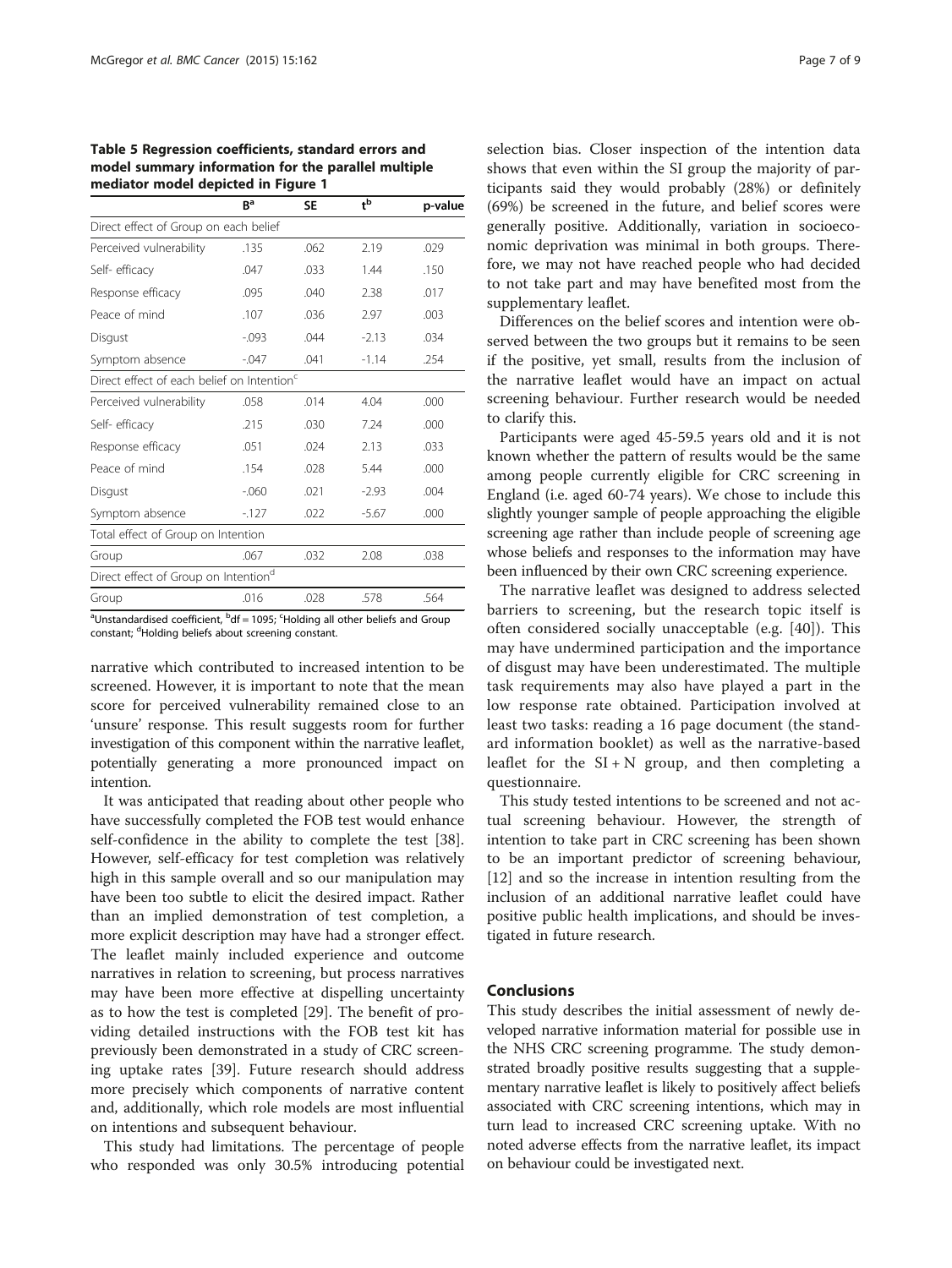# <span id="page-7-0"></span>Additional file

[Additional file 1:](http://www.biomedcentral.com/content/supplementary/s12885-015-1167-3-s1.tiff) Bowel Cancer Screening: People's Stories. A bmp file of the narrative leaflet designed for use in this study. This leaflet was sent with the information materials to those assigned to the Standard information + narrative leaflet  $(SI + N)$  group.

#### Abbreviations

CRC: Colorectal cancer; EPPM: Extended Parallel Process Model; FOB test: Faecal Occult Blood test; GP: General Practitioner; HBM: Health Belief Model; NHS: National Health Service; NIHR: National Institute for Health Research; SPSS: Statistical package for the social sciences; SI: Standard information; SI + N: Standard information with additional narrative leaflet.

#### Competing interests

The authors declare that they have no competing interests.

#### Authors' contributions

LM contributed to the design of the study and led data acquisition, analysis and drafting of the manuscript. CvW, RR, JW and KAR conceived of the study, contributed to the design and critically reviewed the manuscript. GV contributed to study design, statistical analysis and draft manuscript preparation. WCY contributed to study design and data acquisition. All authors read and approved the final manuscript.

#### Acknowledgements

Many thanks are given to colleagues at the Institute of Social Marketing, University of Stirling and Beating Bowel Cancer, Camden Carers Association and Public Health Partnerships, London for their help and advice during the development of the narrative leaflet. Thanks are also given to colleagues, Hannah Chalkley and Alex Ghanouni, for their help in the collection of narratives and data analysis respectively and the wider ASCEND team for their support in the design, structure and implementation of the research. The authors also acknowledge the support of the Primary Care Research Network. This paper summarises independent research funded by the National Institute for Health Research (NIHR) under its Programme Grant for Applied Research Programme (Grant Reference Number: RP-PG 0609-10106) and by a Cancer Research UK post-doctoral Fellowship awarded to KAR (C9227/ 8933). The views expressed in this article are those of the authors and not necessarily those of the NHS, the NIHR or the Department of Health. Funding bodies had no input in the design, implementation, reporting or dissemination of this study.

#### Author details

<sup>1</sup> Cancer Research UK Health Behaviour Research Centre, Department of Epidemiology and Public Health, University College London, London, UK. <sup>2</sup> Department of Applied Health Research, University College London, London, UK. <sup>3</sup>Medical Research Council/Chief Scientist's Office, Social and Public Health Sciences Unit, Institute of Health and Wellbeing, University of Glasgow, Glasgow, UK.

# Received: 8 October 2014 Accepted: 5 March 2015

#### References

- 1. American Cancer Society. Cancer facts and figures 2015. [[http://www.cancer.](http://www.cancer.org/research/cancerfactsstatistics/cancerfactsfigures2015/index) [org/research/cancerfactsstatistics/cancerfactsfigures2015/index\]](http://www.cancer.org/research/cancerfactsstatistics/cancerfactsfigures2015/index)
- 2. Ferlay J, Steliarova-Foucher E, Lortet-Tieulent J, Rosso S, Coebergh JWW, Comber H, et al. Cancer incidence and mortality patterns in Europe: Estimates for 40 countries in 2012. Eur J Cancer. 2013;49:1374–403.
- 3. Diaz JA, Slomka T. State of the art review: colorectal cancer screening. Am J Lifestyle Med. 2012;6:196–203.
- 4. World Health Organization (Europe). Action plan for implementation of the European strategy for the prevention and control of noncommunicable diseases 2012-2016 [[http://www.euro.who.int/en/](http://www.euro.who.int/en/health-topics/noncommunicable-diseases/cancer/publications/2012/action-plan-for-implementation-of-the-european-strategy-for-the-prevention-and-control-of-noncommunicable-diseases-20122016) [health-topics/noncommunicable-diseases/cancer/publications/2012/](http://www.euro.who.int/en/health-topics/noncommunicable-diseases/cancer/publications/2012/action-plan-for-implementation-of-the-european-strategy-for-the-prevention-and-control-of-noncommunicable-diseases-20122016) [action-plan-for-implementation-of-the-european-strategy-for-the](http://www.euro.who.int/en/health-topics/noncommunicable-diseases/cancer/publications/2012/action-plan-for-implementation-of-the-european-strategy-for-the-prevention-and-control-of-noncommunicable-diseases-20122016)[prevention-and-control-of-noncommunicable-diseases-20122016\]](http://www.euro.who.int/en/health-topics/noncommunicable-diseases/cancer/publications/2012/action-plan-for-implementation-of-the-european-strategy-for-the-prevention-and-control-of-noncommunicable-diseases-20122016)
- 5. Libby G, Brewster DH, McClements PL, Carey FA, Black RJ, Birrell J, et al. The impact of population-based faecal occult blood test screening on colorectal cancer mortality: a matched cohort study. Br J Cancer. 2012;107:255–9.
- 6. Scholefield JH, Moss SM, Mangham CM, Whynes DK, Hardcastle JD. Nottingham trial of faecal occult blood testing for colorectal cancer: a 20-year follow-up. Gut. 2012;61:1036–40.
- 7. Church TR, Yeazel MW, Jones RM, Kochevar LK, Watt GD, Mongin SJ, et al. A randomized trial of direct mailing of fecal occult blood tests to increase colorectal cancer screening. J Natl Cancer Inst. 2004;96:770–80.
- 8. Libby G, Bray J, Champion J, Brownlee LA, Birrell J, Gorman DR, et al. Prenotification increases uptake of colorectal cancer screening in all demographic groups: a randomised controlled trial. J Med Screen. 2011;18:24–9.
- 9. Tseng DS, Cox E, Plane MB, Hla KM. Efficacy of patient letter reminders on cervical cancer screening: a meta analysis. J Gen Intern Med. 2001;16:563–8.
- 10. Wagner TH. The effectiveness of mailed patient reminders on mammography screening: A meta-analysis. Am J Prev Med. 1998;14:64–70.
- 11. von Wagner C, Baio G, Raine R, Snowball J, Morris S, Atkin W, et al. Inequalities in participation in an organized national colorectal cancer screening programme: results from the first 2.6 million invitations in England. Int J Epidemiol. 2011;40:712–8.
- 12. Power E, Van Jaarsveld CH, McCaffery K, Miles A, Atkin W, Wardle J. Understanding intentions and action in colorectal cancer screening. Ann Behav Med. 2008;35:285–94.
- 13. Witte K. Putting the fear back into fear appeals: The extended parallel process model. Commun Monogr. 1992;59:329–49.
- 14. Chapple A, Ziebland S, Hewitson P, McPherson A. What affects the uptake of screening for bowel cacner using faecal occult blood test (FOBt): a qualitative study. Soc Sci Med. 2008;66:2425–35.
- 15. Jones RM, Devers KJ, Kuzel AJ, Woolf SH. Patient-reported barriers to colorectal cancer screening: a mixed-methods analysis. Am J Prev Med. 2010;38:508–16.
- 16. van Dam L, Korfage IJ, Kuipers EJ, Hol L, van Roon AHC, Reijerink JCIY, et al. What influences the decision to participate in colorectal cancer screening with faecal occult blood testing and sigmoidoscopy? Eur J Cancer. 2013;49:2321–30.
- 17. Palmer CK, Thomas MC, von Wagner C, Raine R. Reasons for non-uptake and subsequent participation in the NHS Bowel Cancer Screening Programme: a qualitative study. Br J Cancer. 2014;110:1705–11.
- 18. Robb KA, Solarin I, Power E, Atkin W, Wardle J. Attitudes to colorectal cancer screening among ethnic minority groups in the UK. BMC Public Health. 2008;8:34.
- 19. Kim HS, Bigman CA, Leader AE, Lerman C, Cappella JN. Narrative health communication and behavior change: the influence of exemplars in the news on intention to quit smoking. J Commun. 2012;62:473–92.
- 20. Green MC. Narratives and cancer communication. J Commun. 2006;56:S163–83.
- 21. Kreuter MW, Green M, Cappella J, Slater M, Wise M, Storey D, et al. Narrative communication in cancer prevention and control: A framework to guide research and application. Ann Behav Med. 2007;33:221–35.
- 22. Miller-Day M, Hecht ML. Narrative means to preventative ends: a narrative engagement framework for designing prevention interventions. Health Commun. 2013;28:657–70.
- 23. Kreuter MW, Holmes K, Alcaraz K, Kalesan B, Rath S, Richert M, et al. Comparing narrative and informational videos to increase mammography in low-income African American women. Patient Educ Couns. 2010;81:S6–14.
- 24. Dillard AJ, Fagerlin A, Cin SD, Zikmund-Fisher BJ, Ubel PA. Narratives that address affective forecasting errors reduce perceived barriers to colorectal cancer screening. Soc Sci Med. 2010;71:45–52.
- 25. Jensen JD, King AJ, Carcioppolo N, Krakow M, Samadder NJ, Morgan S. Comparing tailored and narrative worksite interventions at increasing colonoscopy adherence in adults 50-75: a randomized controlled trial. Soc Sci Med. 2014;104:31–40.
- 26. Wardle J, Williamson S, McCaffery K, Sutton S, Taylor T, Edwards R, et al. Increasing attendance at colorectal cancer screening: testing the efficacy of a mailed, psychoeducational intervention in a community sample of older adults. Health Psychol. 2003;22:99–105.
- 27. Saghaei M. Random allocation software for parallel group randomized trials. BMC Med Res Methodol. 2004;4:26.
- 28. Bowel Cancer Screening. The Facts [\[http://www.cancerscreening.nhs.uk/](http://www.cancerscreening.nhs.uk/bowel/publications/the-facts.html) [bowel/publications/the-facts.html\]](http://www.cancerscreening.nhs.uk/bowel/publications/the-facts.html)
- 29. Shaffer VA, Zikmund-Fisher BJ. All stories are not alike: a purpose-, content-, and valence-based taxonomy of patient narratives in decision aids. Med Decis Making. 2012;33:4–13.